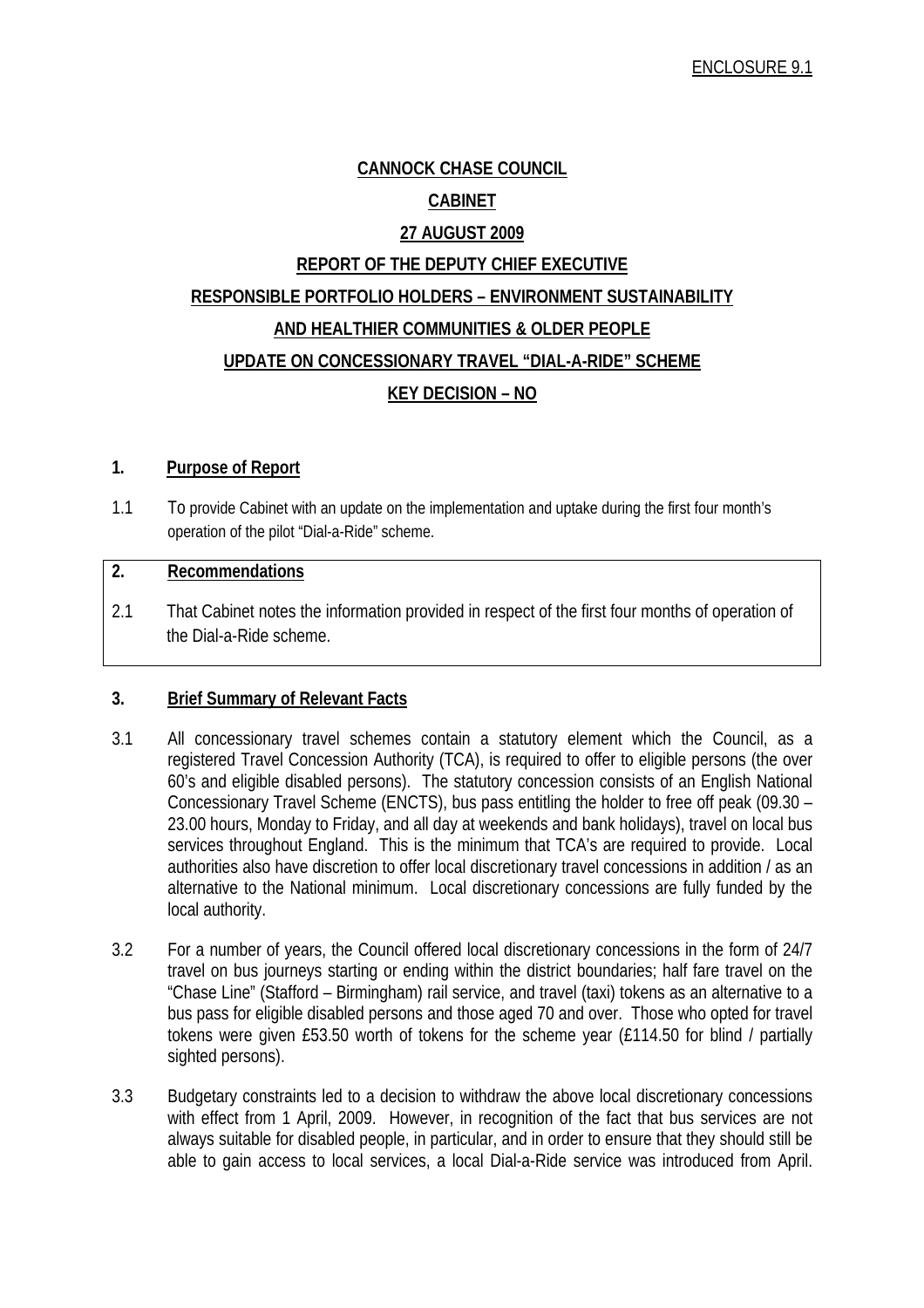The scheme is being piloted for an initial 12 months and is being operated on the Council's behalf by Shire Travel International Limited.

### **4. Key Issues**

- 4.1 At the time that the former travel tokens scheme was withdrawn there were 2,164 persons registered as disabled within the concessionary travel scheme who had previously opted to receive travel tokens in lieu of an ENCTS bus pass. A little over 700 people from this group (i.e. almost exactly one third), have so far opted to join the Dial-a-Ride scheme (compared to approximately 600 at commencement in April, 2009). Approximately 700 others opted for an ENCTS bus pass.
- 4.2 In addition to those detailed above, 2,084 others were previously in receipt of travel tokens by virtue of being aged 70 or over. All of these people were automatically sent an ENCTS bus pass when travel tokens were withdrawn.
- 4.3 While the Dial-a-Ride scheme is gradually increasing in popularity, the overall number of individual users and journeys made is lower than might be expected. Figures for the first 4 months of operation are given below:

| Month                     | Cost   | Journeys<br>(users) | Average<br>Journeys<br>per day | Average<br>Cost<br>per<br>Journey |
|---------------------------|--------|---------------------|--------------------------------|-----------------------------------|
| April (24 operating days) | £6,294 | 169 (29)            | 7.04                           | £37.24                            |
| May (24 operating days)   | £6,294 | 240 (35)            | 10.00                          | £26.22                            |
| June (26 operating days)  | £6,819 | 350(47)             | 13.46                          | £19.48                            |
| July (27 operating days)  | £7,081 | 402(67)             | 14.88                          | £17.61                            |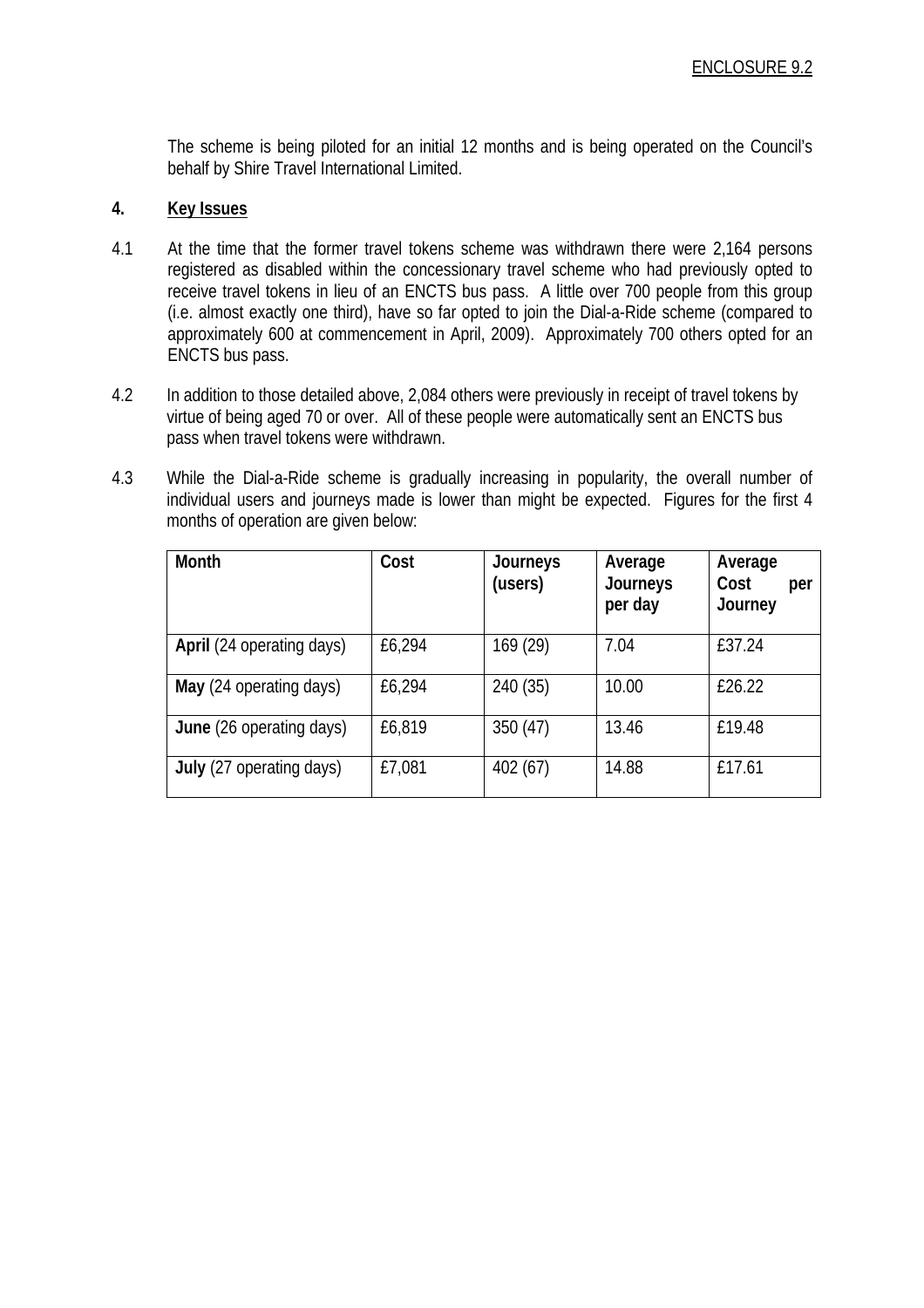# **REPORT INDEX**

| Background                                                                                              | Section 1         |
|---------------------------------------------------------------------------------------------------------|-------------------|
| Details of Matters to be Considered i.e. Options Considered, Outcome of Section 2<br>Consultations etc. |                   |
| <b>Contribution to CHASE</b>                                                                            | Section 3         |
| <b>Financial Implications</b>                                                                           | Section 4         |
| <b>Human Resource Implications</b>                                                                      | Section 5         |
| <b>Legal Implications</b>                                                                               | Section 6         |
| Section 17 (Crime Prevention)                                                                           | Section 7         |
| <b>Human Rights Act Implications</b>                                                                    | Section 8         |
| <b>Data Protection Act Implications</b>                                                                 | Section 9         |
| <b>Implications Risk Management Implications</b>                                                        | Section 10        |
| <b>Equality and Diversity Implications</b>                                                              | Section 11        |
| <b>Other Options Considered</b>                                                                         | Section 12        |
| <b>List of Background Papers</b>                                                                        | Section 13        |
| Annexes to the Report i.e. copies of correspondence, plans etc.                                         | Annex 1, 2, 3 etc |
| <b>Report History</b>                                                                                   |                   |
| <b>Report Author Details</b>                                                                            |                   |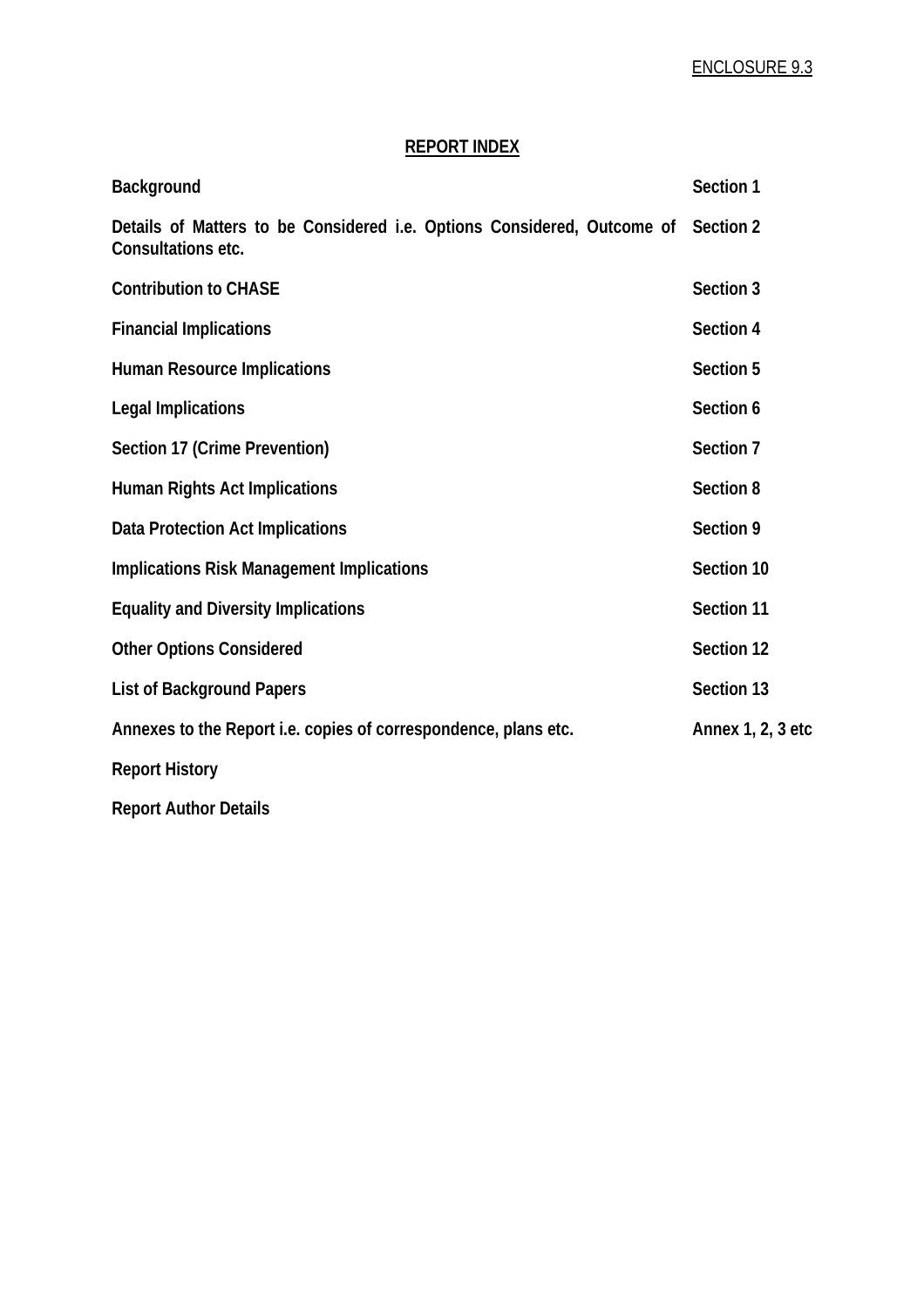# **Section 1**

# **1. Background**

- 1.1 All concessionary travel schemes contain a statutory element which the Council, as a registered Travel Concession Authority (TCA), is required to offer to eligible persons (the over 60's and eligible disabled persons). The statutory concession consists of an English National Concessionary Travel Scheme (ENCTS), bus pass entitling the holder to free off peak (09.30 – 23.00 hours, Monday to Friday, and all day at weekends and bank holidays), travel on local bus services throughout England. This is the minimum that TCA's are required to provide. Local authorities also have discretion to offer local discretionary travel concessions in addition / as an alternative to the National minimum. Local discretionary concessions are fully funded by the local authority.
- 1.2 For a number of years, the Council offered local discretionary concessions in the form of 24/7 travel on bus journeys starting or ending within the district boundaries; half fare travel on the "Chase Line" (Stafford – Birmingham) rail service, and travel (taxi) tokens as an alternative to a bus pass for eligible disabled persons and those aged 70 and over. Those who opted for travel tokens were given £53.50 worth of tokens for the scheme year (£114.50 for blind / partially sighted persons).
- 1.3 Budgetary constraints led to a decision to withdraw the above local discretionary concessions with effect from 1 April, 2009. However, in recognition of the fact that bus services are not always suitable for disabled people, in particular, and in order to ensure that they should still be able to gain access to local services, a local Dial-a-Ride service was introduced from April. The scheme is being piloted for an initial 12 month period, with a formal review after 6 months of operation.
- 1.4 Shire Travel was selected as the preferred partner in the pilot scheme as it was already a partner with the Council in providing Shopmobility scooters in Cannock, Hednesford and Rugeley town centres, and operated a local commercial ring and ride scheme.
- 1.5 The scheme operates for six days a week (Mondays Saturdays, excluding bank holidays), between 9.30am and 8.00pm\*, using two 16 seater minibuses, one with tail lift access for wheelchairs. (\*In order to cover these operational hours, one vehicle runs from 9.30am – 5.00pm; and the other from 9.30am – 2.30pm and 5.00pm – 8.00pm, totalling 15.5 hours per day.) Customers are required to book their journeys during office hours on the operational day before they wish to travel, in order to enable the operator to schedule pick ups, plan routes etc. Hospital appointments in neighbouring districts are also accommodated, where practicable, but scheme members are required to book these a week in advance because they are operationally more difficult to work around.

# **Section 2**

# **2. Details of Matters to be Considered**

2.1 Matters to be considered are contained in the main body of the report, above.

#### **Section 3**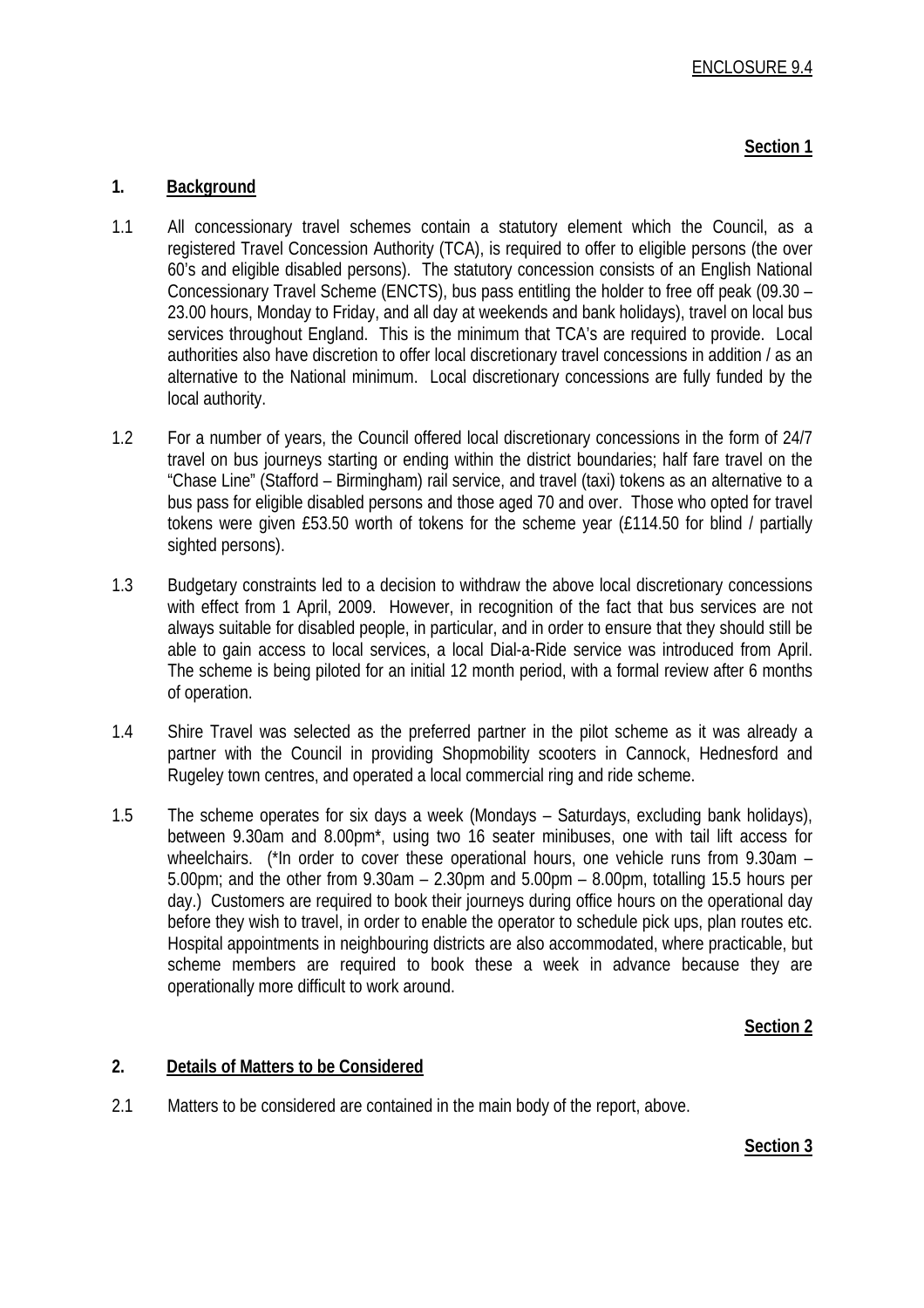# **3. Contribution to CHASE**

3.1 The operation of the Scheme contributes to Healthier Communities, Housing and Older People and Environment aspects of CHASE.

# **4. Financial Implications**

- 4.1 Financial implications are referred to throughout the report.
- 4.2 Included in the Concessionary Fares approved budget for 2009-10 is £80,000 to meet the cost of providing a Dial-a-Ride service for an initial 12 month period. Subject to a review of the popularity and effectiveness of the service, £80,000 has also been built into the base budget from 2010-11 onwards.

# **5. Human Resource Implications**

5.1 There are no human resource implications arising out of this report.

# **6. Legal Implications**

6.1 The Council's duties and powers with regard to concessionary travel are contained in the Transport Acts 1985 and 2000 and the Concessionary Bus Travel Act 2007. These empower the Council to operate the Dial a Ride service referred to in the report.

# **7. Section 17 (Crime Prevention) Implications** 7.1 There are no crime prevention implications arising out of this report. **Section 8 8. Human Rights Act Implications** 8.1 There are no Human Rights Act implications arising out of this report. **Section 9 9. Data Protection Implications** 9.1 There are no Data Protection implications arising out of this report. **Section 10**

# **10. Risk Management Implications**

# **Section 5**

**Section 6**

**Section 4**

# **Section 7**